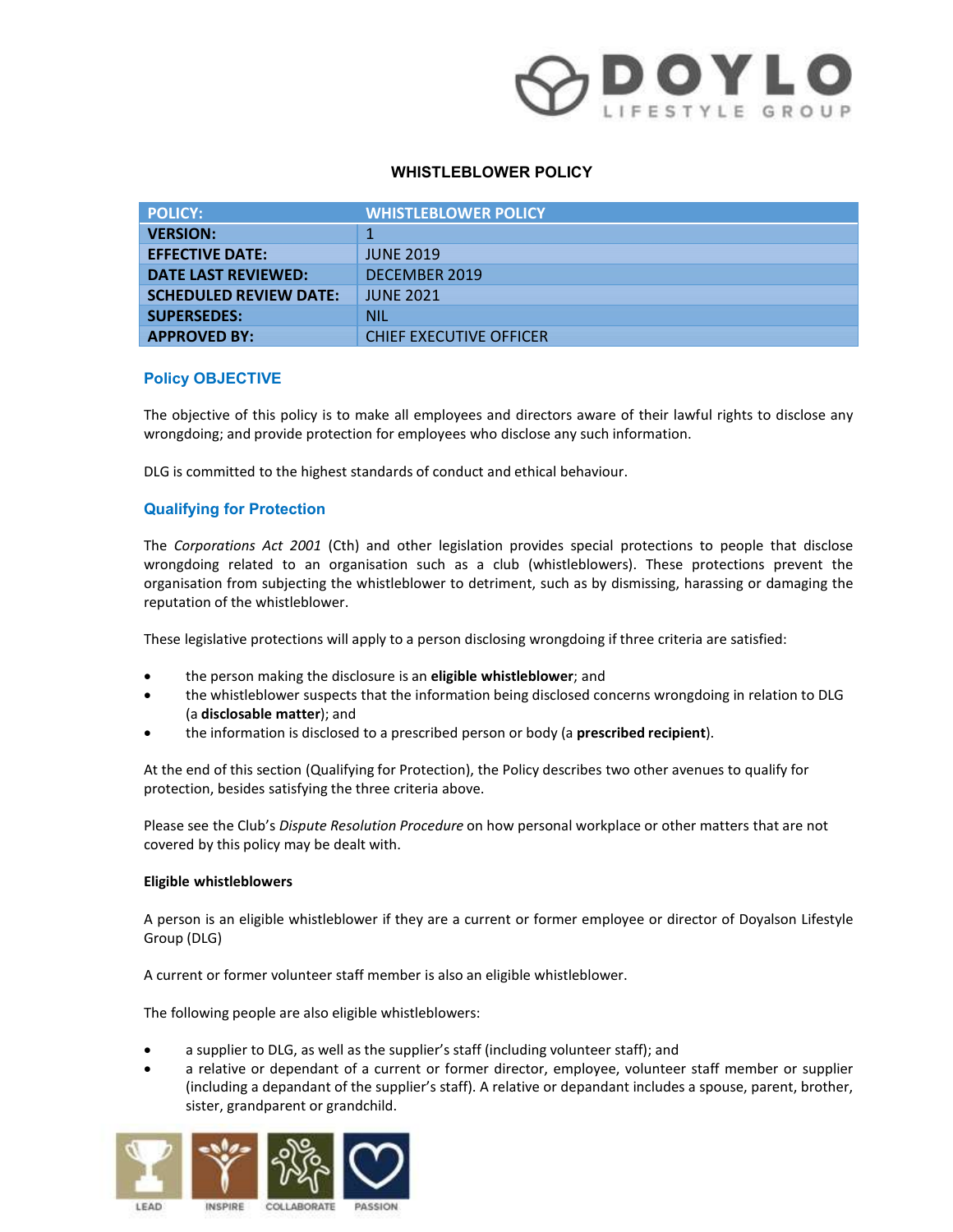# **Example 19 A PERICAL SET ALL AND PROPER POLICY (CONT)**<br> **Disclosable matters**<br>
This policy applies to the disclosure of information which a person has reasonable grounds to suspect<br>
concerns miscoduct, or an improper stat

### WHISTLEBLOWER POLICY (cont)

### Disclosable matters

This policy applies to the disclosure of information which a person has reasonable grounds to suspect

- 
- 
- criminal damage against DLG's assets or property);
- discrimination, vilification, sexual harassment, harassment, bullying and victimisation;
- unsafe work-practices.

As noted above, a disclosure is a *disclosable matter* if the person making the disclosure "has reasonable grounds to suspect" wrongdoing.

Therefore, if a person discloses information about possible wrongdoing, and the allegation is ultimately found to be incorrect (i.e. the club did not in fact engage in wrongdoing), the disclosure may still qualify for protection if the person had "reasonable grounds to suspect" that the information concerned wrongdoing. However, a person who maliciously or vexatiously makes disclosures or makes disclosures which they know are false is unlikely to qualify for protection. **4**<br>As noted above, a disclossorie is a *disclossoble matter* if the person making the disclossure "has reasonable<br>grounds to suspect" wrongdoing.<br>Therefore, if a person discloses information about possible wrongdoing, and As luctuation to suspect that the chalculation about possible wrongdoing, and the allegation is ultimately found to be incorrect (i.e. the chub did not in fact engage in wrongdoing, the disclosure inay is liqualify for pro product to the monified the cilcular out not in the tenger in wordgooning, the ususpect metal the present when the tendent on concerned for protection if the person in a "reasonable grounds to suspect" that the information

### Is your disclosure about tax?

Disclosures about tax wrongdoing are treated differently to other disclosures. For instance, the prescribed recipients are different depending on whether the disclosable matter relates to tax.

Tax disclosures refer to wrongdoing in relation to federal tax matters, such as tax avoidance or other breaches of tax legislation. Federal tax includes income tax (also known as corporate tax), capital gains tax (CGT), Goods and Services Tax (GST) and Fringe Benefits Tax (FBT).

Taxes that are regulated by state legislation must be treated as a non-tax matter for the purposes of

is deliberately underpaying payroll tax or gaming tax, the employee should make the disclosure to a

is deliberately underpaying corporate tax, the employee should make the disclosure to a prescribed recipient for tax matters.

Federal tax-related disclosures must satisfy an additional ground to be a *disclosable matter* (in addition to the description above), being that:

the person considers that the information may assist the recipient to perform their duties in relation to taxation.



.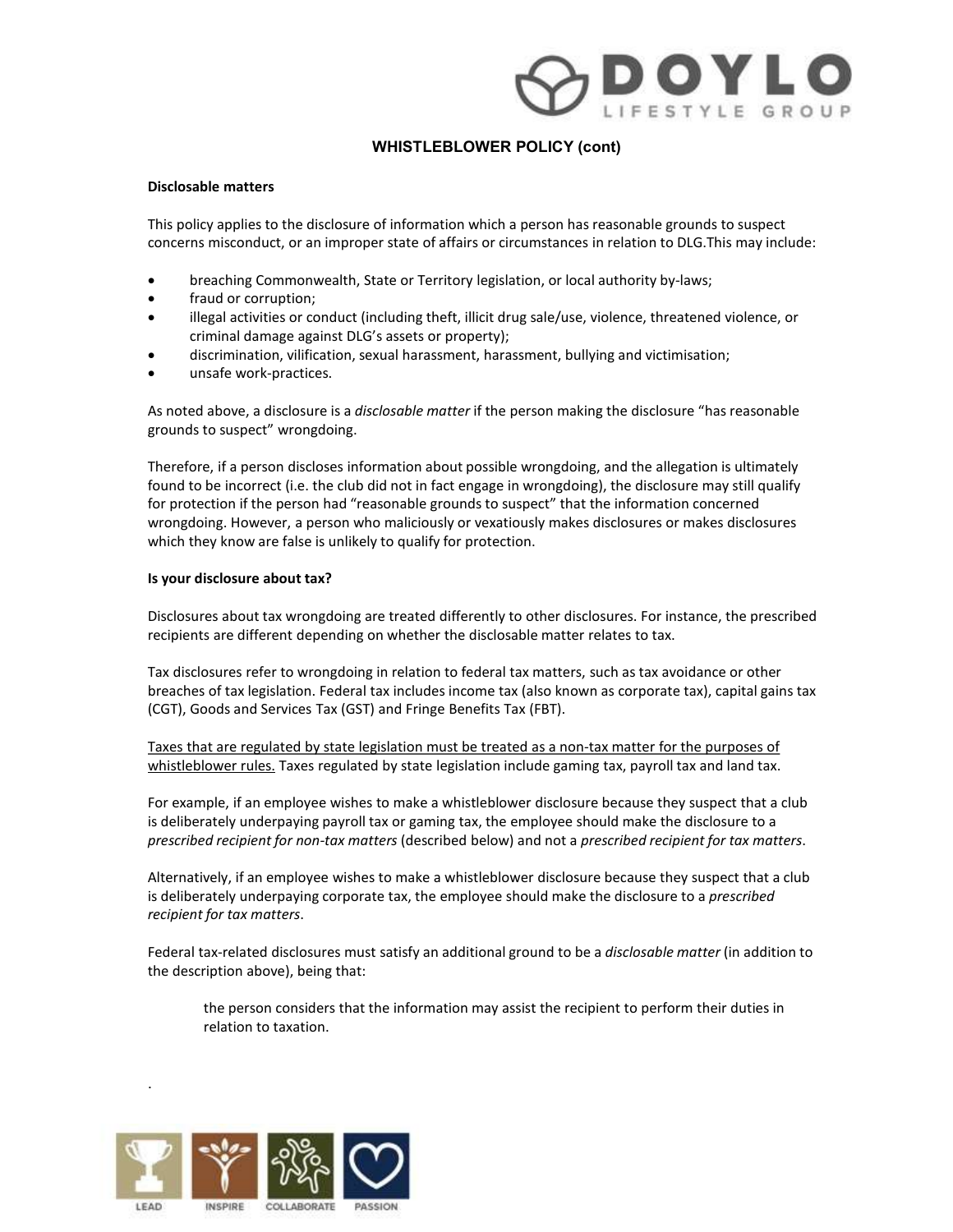

### Prescribed recipients for non-tax matters

The following bodies and people are prescribed recipients. Therefore, disclosing information about<br>wrongdoing will qualify the person for whistleblower protections, as long as the other two criteria are WHISTLEBLOWER POLICY (cont)<br>
Prescribed recipients for non-tax matters<br>
The following bodies and people are prescribed recipients. Therefore, disclosing information about<br>
wrongdoing will qualify the person for whistleblow **EXECUTE CONDUMERT (THE PERSON ISSUED)**<br> **Prescribed recipients for non-tax matters**<br>
The following bodies and people are prescribed recipients. Therefore, disclosing information about<br>
wrongdoing will qualify the person i

- 
- 
- DLG's internal or external auditor (or a member of the external audit team) and actuary;
- the Australian Securities and Investments Commission (ASIC); or

the Australian Prudential Regulation Authority (APRA).

### Prescribed recipients for tax matters

The following bodies and people are prescribed recipients for disclosures related to federal taxes:

- Commissioner of Taxation;
- an employee's direct manager or supervisor;
- DLG's internal or external auditor (or a member of the external audit team);
- a registered tax agent or BAS agent who provides services to DLG
- a director or senior manager of DLG or
- any employee or director with tax-related responsibilities.

### Other avenues to qualify for protection

protection. There are two other avenues to qualify, as they may relate to DLG:

- e a director or senior manager of DLG<br>
■D.G's internal or external auditor (or a member of the external audit team) and actuary;<br>
 the Australian Securities and Investments Commission (ASIC); or<br>
the Australian Prudenti representation in relation to the whistleblower matter;
- DLG's internal or external auditor (or a member of the external audit team) and actuary;<br>
 the Australian Prudential Regulation Authority (APRA).<br>
 No Australian Prudential Regulation Authority (APRA).<br>
 Prescribed the Australian Prudential Regulation Authority (APRA).<br> **Prescribed recipients for tax matters**<br>
The following bodies and people are prescribed recipients for disclosures related to federal taxes:<br>
• Commissioner of Taxati avenue does not apply to a tax-related matter): **Prescribed recipients for tax matters**<br>
The following bodies and people are prescribed recipients for disclosures related to federal taxes:<br>
• Commissioner of Taxation;<br>
• DLG's internal or extermal auditor (or a member o The following bodies and people are prescribed recipients for disclosures related to federal taxes:<br>
• Commissioner of Taxation;<br>
• DLG's internal or external auditor (or a member of the external audit team);<br>
• DLG's inte
- 
- 
- 
- 

• Commissioner of Taxation;<br>
• a rem)ployee's direct manager or supervisor;<br>
• LC's internal or external auditor (or a member of the external audit team).<br>
• a registered tax agent or BAS agent who provides services to D o the person and and the person and the external and it team):<br>
DLG's internal or external and it of promptore of the external and it team):<br>
a director or senior manager of DLG or<br>
any employee or director with tax-rela • DLG's internal or external auditor (or a member of the external audit team);<br>• a registered tax agent or BAS agent who provides services to DLG<br>• a riector or senior manager of DLG or<br>any employee or director with taxjournalist.

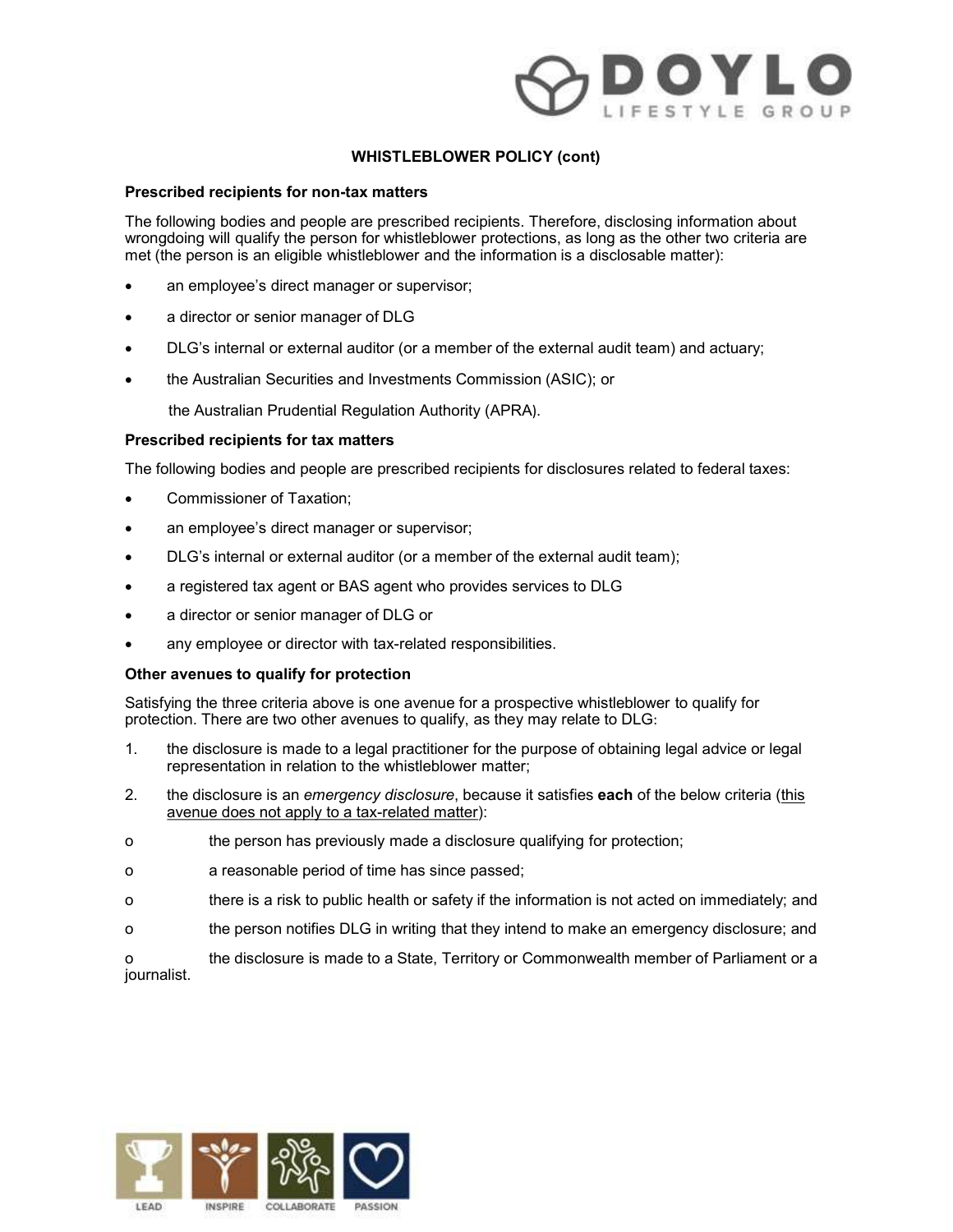### PROTECTIONS AVAILABLE TO WHISTLEBLOWERS

WHISTLEBLOWER POLICY (cont)<br>
IF E S T Y L E G R O U P<br>
If a person discloses information which qualifies for whistleblower protection, the below legal<br>
protections will apply. These protections will apply to internal whist WHISTLEBLOWER POLICY (cont)<br>
PROTECTIONS AVAILABLE TO WHISTLEBLOWERS<br>
If a person discloses information which qualifies for whistleblower protection, the below legal<br>
protections will apply. These protections will apply to WHISTLEBLOWER POLICY (cont)<br>
PROTECTIONS AVAILABLE TO WHISTLEBLOWERS<br>
If a person discloses information which qualifies for whistleblower protection, the below legal<br>
protections will apply. These protections will apply to staff). Given these legislative protections, DLG is legally obligated to ensure these protections: WHISTLEBLOWER POLICY (come)<br>
If a person discloses information which qualifies for whistleblower protection, the below legal<br>
protections will apply. These protections will apply to internal whistleblowers (such as employ

- identity protection (confidentiality);
- protection from detriment;
- compensation and other remedies; and
- protection from legal liability.

### Confidentiality

DLG recognises that maintaining appropriate confidentiality is crucial in ensuring that prospective reprisals being made against them.

It is illegal for DLG or any other person to identify a discloser or distribute information likely to lead to the discloser being identified.

In the following instances, DLG may lawfully disclose the identity of the whistleblower:

- to ASIC, APRA or the Australian Federal Police;
- to a legal practitioner (to obtain legal assistance);
- if the prospective whistleblower consents.

DLG or a person investigating the whistleblower complaint may also disclose information about the complaint, which could lead to the person's identity being deciphered, if the person's name is redacted and the investigator has taken all reasonable steps to prevent the whistleblower's identification. whistleblower's come forward and make obsolutes in an open and timely manner and<br>
it is illegal for DLG or any other person to identify a discloser or distribute information lift<br>
the discloser being identified.<br>
In the fo It is illegal for DLG or any other person to identify a discloser or distribute information likely to lead to<br>the discloser being derifined.<br>In the following instances, DLG may lawfully disclose the identity of the whistle the discloser being identified.<br>
In the following instances, DLG may lawfully disclose the identity of the whistleblower:<br>
• to ASIC, APRA or the Australian Federal Police;<br>
• to a legal practitioner (to obtain legal assis For the following instances, DLG may lawfully disclose the identity of the whistleblower:<br>
• to ASIC, APRA or the Australian Federal Police;<br>
• to also a legal practitioner (to obtain legal assistance);<br>
• it the prospecti • in the prospective whisteleblower consents.<br>• in the prospective whistleblower complaint may also disclose information about the<br>
• if the prospective whistleblower complaint may also disclose information about the<br>
buG

Note: Whistleblowers may complain to ASIC if their confidentiality has been breached.

In appropriate cases, disclosure of the identity of the whistleblower, or the allegation made by them, may be unavoidable, such as if court proceedings result from a disclosure pursuant to this policy.

### Protection from detriment

The following types of detriment to a whistleblower are unlawful:

- 
- 
- 
- 
- 

DLG may take adverse action against a whistleblower if the disclosure reveals that the whistleblower engaged in misconduct.

If a disclosure qualifies for protection under the applicable legislation, the protection afforded to the discloser overrides any provision of their employment contract, including any confidentiality clause.

If the whistleblower was involved in the conduct which was the subject of the disclosure, the fact that the whistleblower has made the disclosure may be taken into account in determining the severity of Note: Whistleblowers may complain to ASIC if their confidentiality has been breached.<br>
In appropriate cases, disclosure of the identity of the whistleblower, or the allegation made by them,<br>
may be unavoidable, such as if the disciplinary measures, if any, that may eventually be taken against such whistleblower





INSPIRE



**LEAD** 

COLLABORATE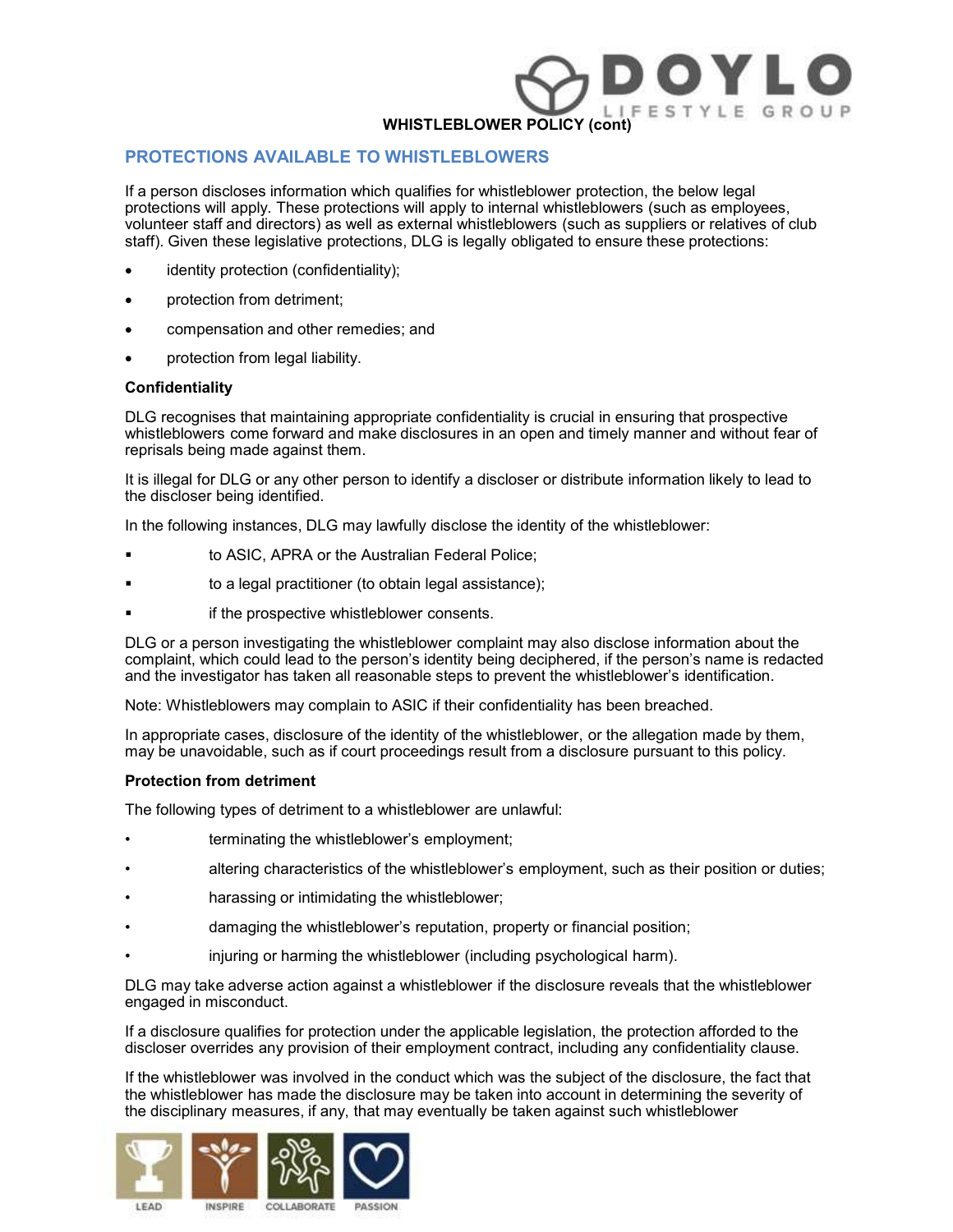## WHISTLEBLOWER POLICY (cont)<br>
Compensation and other remedies<br>
A whistleblower is entitled to seek compensation and other relief through the courts if:<br>
. they suffer detriment due to making the disclosure; and<br>
Protection **EXECUTE:**<br>
• WHISTLEBLOWER POLICY (cont)<br>
• A whistleblower is entitled to seek compensation and other relief through the courts if:<br>
• they suffer detriment due to making the disclosure; and<br>
• DLG failed to prevent the **EXECTS AT A COMMON COMPERED WER POLICY (cont)**<br> **Compensation and other remedies**<br>
A whistleblower is entitled to seek compensation and other relief through the courts if:<br>
they suffer detriment due to making the disclosu **EXECUTE COMPRESS WERE A SET AND MANUST COMPRESS A UP WHISTLEBLOWER POLICY (cont)**<br>
Compensation and other remedies<br>
A whistleblower is entilled to seek compensation and other relief through the courts if:<br>
they suffer de • administrative action, for example, a BAS agent cannot be sanctioned or disciplined under

### WHISTLEBLOWER POLICY (cont)

### Compensation and other remedies

A whistleblower is entitled to seek compensation and other relief through the courts if:

- 
- 

### Protection from legal liability

A whistleblower is protected from the following outcomes:

- confidentiality or any other obligations in their employment contract or elsewhere;
- 

the accounting profession's code of conduct due to making a whistleblower disclosure.

### HOW THE CLUB WILL SUPPORT WHISTLEBLOWERS

### How the Club will support confidentiality

As noted earlier in this Policy, DLG is legally obligated to take steps to maintain a whistleblower's confidentiality. Where necessary, DLG will take the following actions to protect a whistleblower's confidentiality: Frontection from legal liability<br>
Protection from legal liability<br>
A whistleblower is protected from the following outcomes:<br>
Legal action being commenced against the whistleblower, such as for breach of<br>
confidentiality o

- identification of the whistleblower, in any written material which describes the disclosure;
- 
- the whistleblower will always be referred to in a gender-neutral context; where possible, DLG will contact the whistleblower to ascertain certain information which could cutor informing and anomay legar anomay legar the whistleblower, such as for breach of<br>legal action being commenced against the whistleblower, such as for breach of<br>entiality or any other obligations in their employment co dieblower is protected from the following outcomes:<br>
legal action being commenced against the whistleblower, such as for breach of<br>
entitality or any other obligations in their employment contract or elsewhere;<br>
criminal p wrongdoing, and if these characteristics are disclosed, it may cause another person to identify the whistleblower); In Owe The CUB WILL SUPPORT WHISTLEBLOWERS<br>
HOW THE CLUB WILL SUPPORT WHISTLEBLOWERS<br>
How the Club Will support confidentiality<br>
As noted earlier in this Policy, D.I.C is legally obligated to take steps to maintain a whist As noted earlier in this Policy, DLG is legally obligated to take steps to maintain a whistleblower's<br>confidentiality. Where necessary, DLG will take the following actions to protect a whistleblower's<br>confidentiality.<br>
• r
- documents or information relating to the investigation will not be sent to a printer or email address that can be accessed by other staff.

### How the Club will prevent detriment

- 
- 
- disciplinary action against a person responsible for the detriment.

• reatart the whistleblower's name, personal information and information which could lead to the disclosure;<br>
• the whistleblower will always be referred to in a gender-neutral context;<br>
• where possible, DLG will contact identification of the whistleblower, in any written material which describes the disclosure;<br>
• the whistleblower will always be referred to in a gender-neutral context;<br>
• where possible, DLG will contact the whistleblow For the whistleblower will always be referred to in a gender-neutral context;<br>
• where possible, DLG will contact the whistleblower (to example, there may be unique chancelerislics about how and when the whistleblower disc The whistleblower will always be referred to in a gender-neutral context;<br>
where possible, DLC will contact the whistleblower (for example, there may be unique<br>
characteristics about how and when the whistleblower (for exa investigation pursuant to this policy.

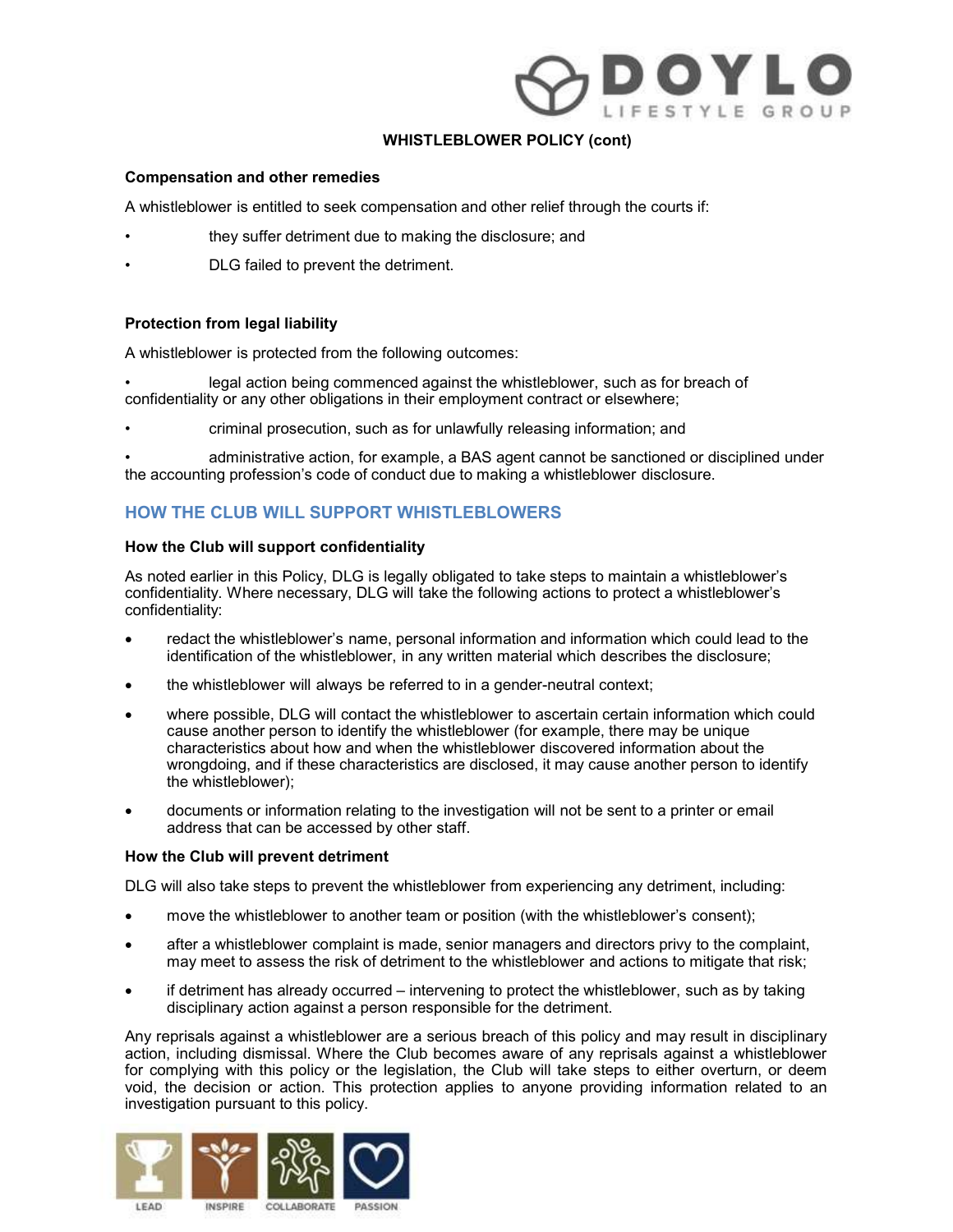

### HANDLING AND INVESTIGATING A DISCLOSURE

### Reporting

DLG has several channels for reporting wrongdoing. In the first instance, any person who has reasonable grounds to suspect that a breach of a law or other standard of behaviour has occurred, is encouraged to report that suspicion to his or her manager.

If this is considered inappropriate, the person should raise the concern with the Venue Manager by phone or email, or in writing. You may also raise the matter with any director or senior manager of DLG.

If neither of these channels are considered appropriate, disclosures may be made to the Club's auditor Bishop Collins], via

- Email: mail@bishopcollins.com.au
- Postal address: PO Box 3399 Tuggerah NSW 2259
- Telephone: 02 43512477

Where an allegation of wrongdoing relates to DLG's tax affairs, a person may qualify for protection by disclosing the allegation to other recipients; the Commissioner of Taxation or a registered tax agent or BAS agent (this may be DLG's accountant).

All disclosures should provide specific, adequate and pertinent information with respect to, among other things, dates, places, persons, witnesses, amounts, and other relevant information, in order to allow a reasonable investigation to be conducted.

reasonable grounds to suspect that a breach of a law or other standard of behaviour has occurred, is<br>encouraged to report that suspicion to his or her manager.<br>If this is considered inappropriate, the person should raise t receipt of the disclosure and may initiate a follow-up meeting. However, if the disclosure is submitted on an anonymous basis, there will be no follow-up meeting regarding the disclosure and DLG will be If this is considered inappropriate, the person should raise the concern with the Venue Manager by<br>DLG.<br>DLG.<br>Theither of these channels are considered appropriate, disclosures may be made to the Club's auditor<br>Bishop Colli referred to external parties for further investigation.

All disclosures received will be dealt with on a confidential basis.

### Handling a disclosure

A person who receives a disclosure cannot circulate your identity to other staff without your consent. For instance is the method of the method of the secretic manager will all the secretic manager in the secretic manager in the method manager in the complete manager of the secretic manager of the secretic manager of the se circulate your identity to the secretary manager or any senior manager without your consent. If you do not consent, your manager may circulate the complaint to the secretary manager or other senior managers in such a way that maintains your confidentiality.

After receiving a disclosure, DLG will assess whether:

- the disclosure qualifies for protection; and
- a formal investigation is required.

In conducting this assessment, DLG may seek professional legal advice.

If a person makes a disclosure in good faith, and DLG subsequently concludes that the disclosure does not qualify for protection, the Club may choose to protect the discloser's confidentiality, and protect the discloser from detriment, despite the absence of legislative protections